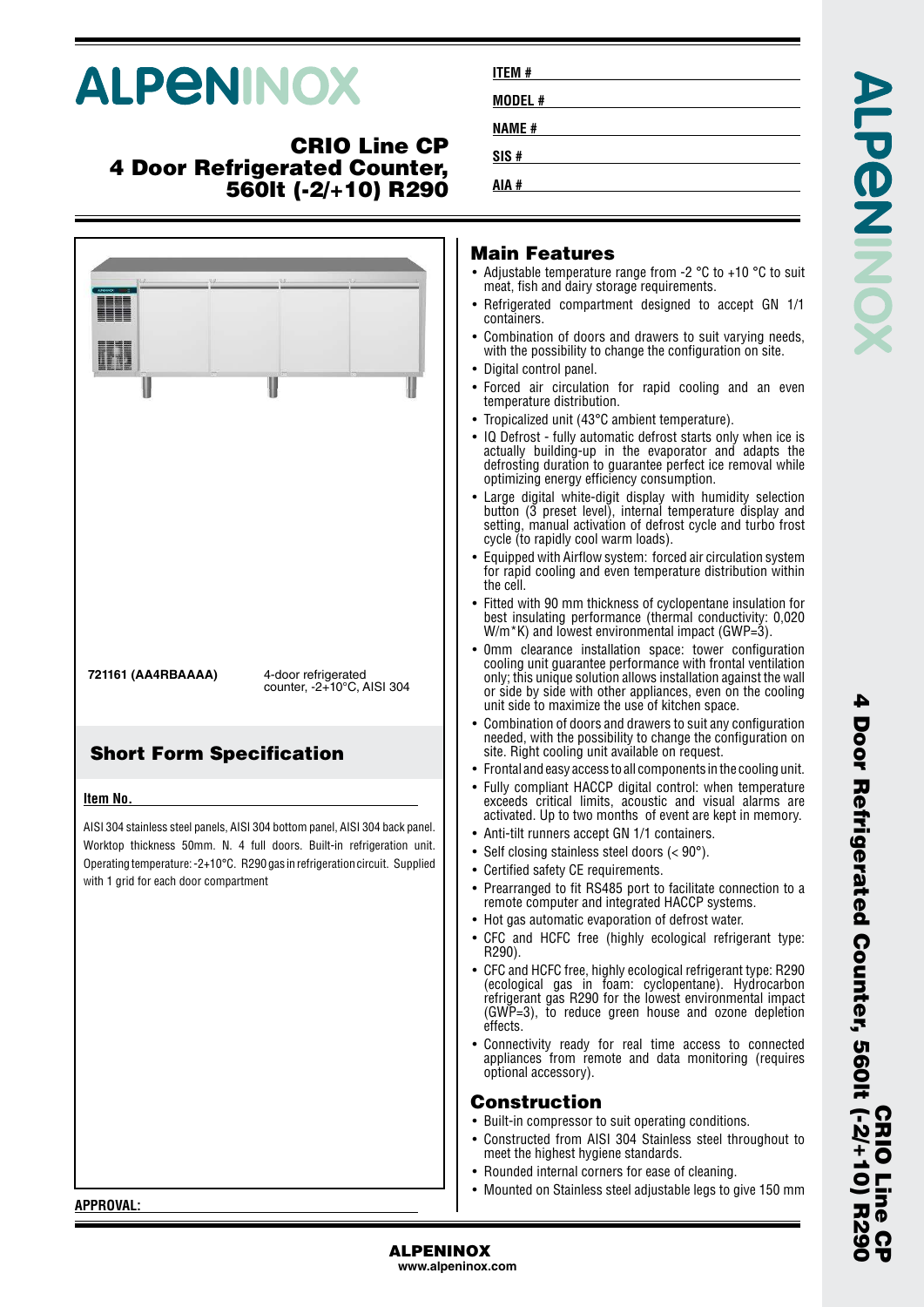## **ALPENINOX**

## **CRIO Line CP 4 Door Refrigerated Counter, 560lt (-2/+10) R290**

clearance for ease of cleaning.

- Access to all components from the front.
- • Developed and produced in ISO 9001 and ISO 14001 certified factory.
- Pre-arranged for drain-pipe.
- Fault code display.
- Interior base with rounded corners, pressed from a single sheet.
- Internal and external doors, front and side panels and removable worktop in AISI 304 Stainless steel.
- Worktop in AISI 304 Stainless steel with a 50 mm profile.
- Built-in refrigeration unit.
- Anti-drip profile on stainless steel worktop edge.
- Removable triple-chamber balloon magnetic gasket to improve insulation and reduce energy consumption and ease of cleaning.
- 4 compartments with 4 doors.
- If needed, working top can be removed for easier handling during installation (in case of narrow doors).
- Mounted on stainless steel feet to give 150 mm (-5/+50 mm) clearance for ease of cleaning the floor.
- Ease of cleaning and high hygiene standards thanks to the rounded internal corners, the easily removable runners, grids and air conveyors.
- Internal structure with 15 charging positions (3 cm pitch) available to host GN 1/1 grids, ensuring higher net capacity and a greater storage space.
- Extractable cooling unit to facilitate maintenance.
- IP21 protection index.

#### **Included Accessories**

• 4 of Kit 1/1GN gray rilsan grid and 2 side runners for refrigerated counters PNC 881109

#### **Optional Accessories**

|           | • Kit integrated HACCP for digital<br>refrigerators (IR33)                                   | PNC 880252        | ר |
|-----------|----------------------------------------------------------------------------------------------|-------------------|---|
|           | • 1/1GN gray rilsan grid for refrigerated<br>counters                                        | <b>PNC 881107</b> | ר |
|           | • 2 side runners for 1/1GN refrigerated<br>counters                                          | PNC 881108        | ∩ |
|           | • Kit 1/1GN gray rilsan grid and 2 side<br>runners for refrigerated counters                 | PNC 881109        | ר |
|           | • 1/1GN plastic container, h65mm                                                             | PNC 881110        | ∩ |
|           | 1/1GN plastic container, h100mm                                                              | PNC 881111        | ∩ |
|           | • 1/1GN plastic container, h150mm                                                            | PNC 881112        | ◻ |
|           | • Worktop for refrigerated Crio Line CP and<br>SB counters - 4 compartments                  | PNC 881126        | ◻ |
|           | • Worktop and upstand for refrigerated Crio<br>Line CP and SB counters - 4 compartments      | PNC 881129        | ∩ |
|           | • 2-drawer kit refrigerated counters                                                         | <b>PNC 881179</b> | ∩ |
|           | • 3x1/3-drawer kit for refrigerated counters                                                 | PNC 881186        | ◻ |
| $\bullet$ | 1/3 and 2/3 bottle drawer kit for<br>refrigerated counters                                   | <b>PNC 881187</b> | ◻ |
|           | • Kit 5 wheels, h100mm (3 with brakes) for 4 PNC 881192<br>compartment refrigerated counters |                   | ❏ |
|           | • Kit 5 wheels, h150mm (2 with brakes) for 4 PNC 881194<br>compartment refrigerated counters |                   | ∩ |
|           | • Lock for refrigerator/freezer counters with 4 PNC 881247                                   |                   | ∩ |

compartments - h650mm

 $\bigoplus$   $\bigcap$ 

**CRIO Line CP**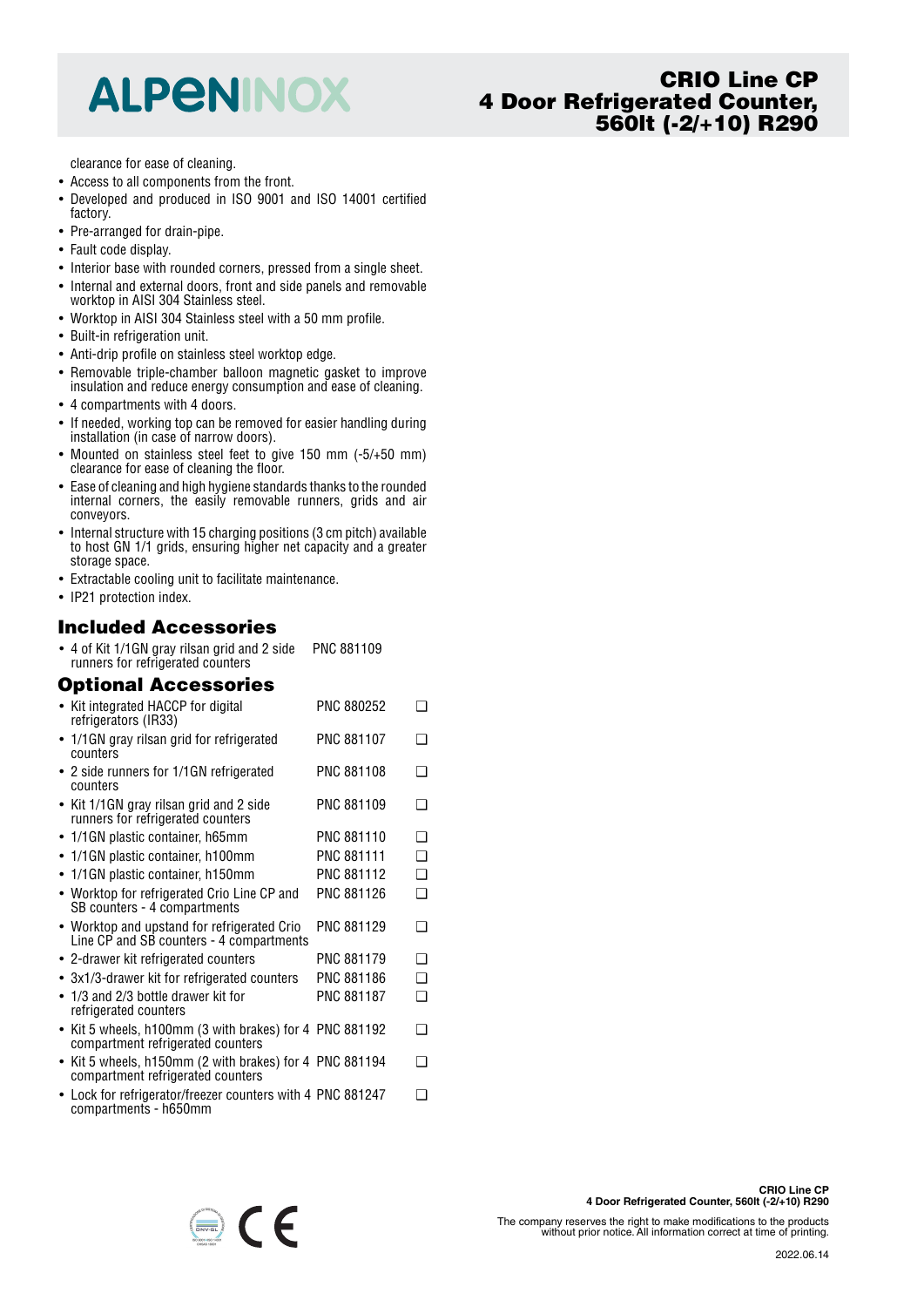# **ALPENINOX**





#### **EI** <sup>=</sup> Electrical inlet (power)

334 835 914 66 <sup>908</sup> <sup>487</sup> EI



## **CRIO Line CP 4 Door Refrigerated Counter, 560lt (-2/+10) R290**

## **Electric**

| Supply voltage:        |                      |
|------------------------|----------------------|
| 721161 (AA4RBAAAA)     | 220-240 V/1 ph/50 Hz |
| Electrical power max.: | $0.27$ kW            |
|                        |                      |

## Key Information:

| Net Volume:                                       | 327.2 lt       |  |  |  |
|---------------------------------------------------|----------------|--|--|--|
| Door hinges:                                      | 1 Left+3 Right |  |  |  |
| <b>External dimensions, Width:</b>                | 2153 mm        |  |  |  |
| <b>External dimensions, Depth:</b>                | 700 mm         |  |  |  |
| <b>External dimensions, Depth with</b>            |                |  |  |  |
| Doors Open:                                       | 1110 mm        |  |  |  |
| <b>External dimensions, Height:</b>               | 850 mm         |  |  |  |
| Depth with doors open:                            | $1110$ mm      |  |  |  |
| <b>Built-in Compressor and Refrigeration Unit</b> |                |  |  |  |
|                                                   |                |  |  |  |

## 700 **Refrigeration Data**

| <b>Control type:</b>                                      | Digital    |
|-----------------------------------------------------------|------------|
| <b>Compressor power:</b>                                  | $0.25$ hp  |
| <b>Refrigerant type:</b>                                  | R290       |
| <b>GWP Index:</b>                                         | 3          |
| <b>Refrigeration power:</b>                               | 358 W      |
| <b>Refrigeration power at</b><br>evaporation temperature: | -10 °C     |
| Refrigerant weight:                                       | 65 g       |
| Min/Max internal humidity:                                | 40/85      |
| Operating temperature min.:                               | -2 °C      |
| Operating temperature max.:                               | 10 °C      |
| <b>Operating mode:</b>                                    | Ventilated |

#### 700 **Product Information (EU Regulation** 50 **2015/1094)**

438 805 855 955 **Energy Efficiency Index (EEI):** 30,85 **Energy Class:** B **Yearly and daily energy Climate class:** Heavy Duty (5)

**consumption:** 810kWh/year - 2kWh/24h

The company reserves the right to make modifications to the products without prior notice. All information correct at time of printing.

#### 2022.06.14